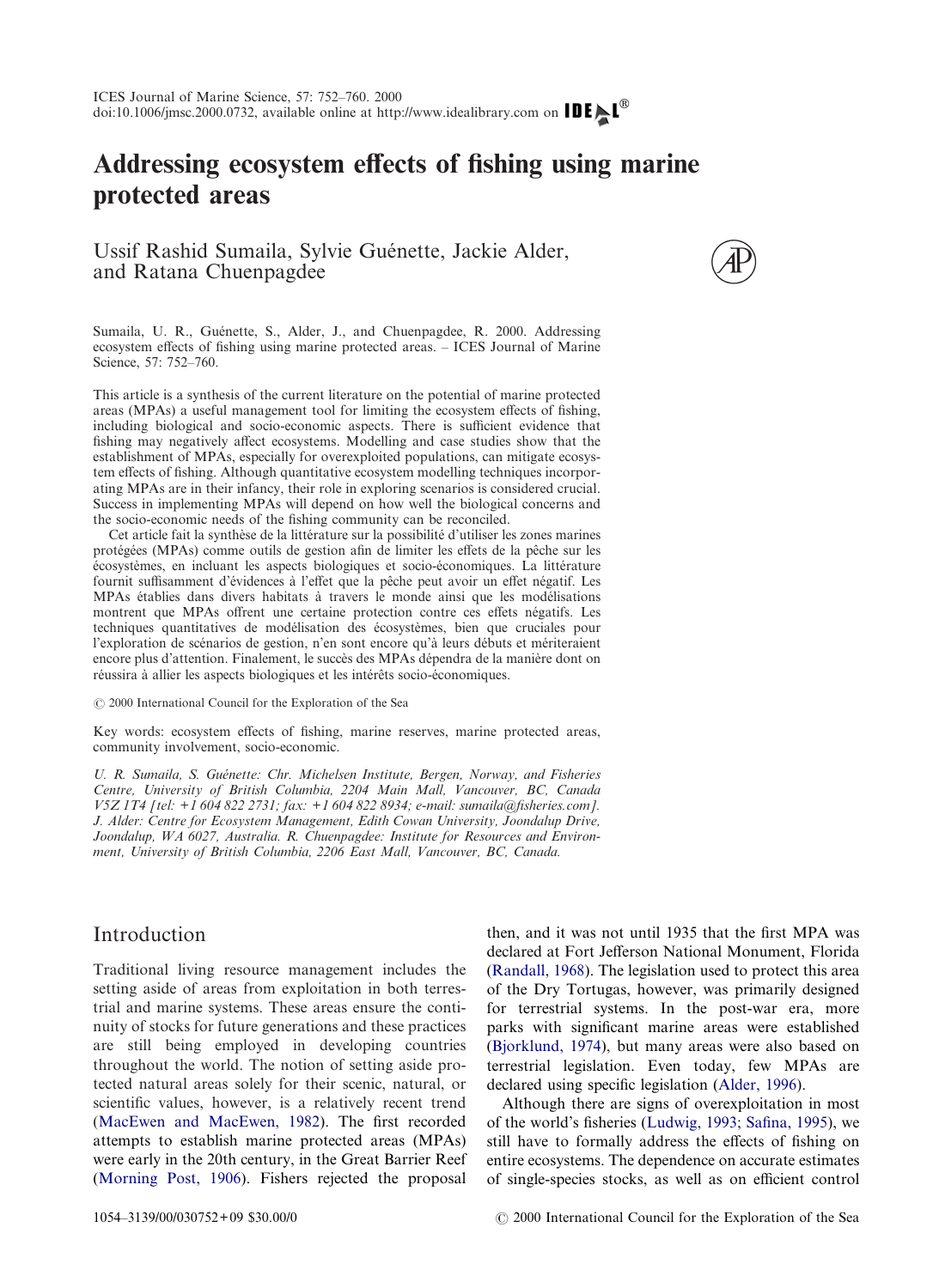of effort and catch, raises serious concerns about the efficacy of current fisheries management strategies in ensuring sustainable fisheries. In addition, reducing effective fishing effort is almost impossible to achieve in the face of gear efficiency through technological improvements [\(Pitcher, in press\)](#page-7-3). Focusing on only one stock at a time, we fail to realize the significance of serial depletion of individual stocks and fishing grounds, as illustrated by fisheries in all parts of the world [\(Pauly,](#page-7-4) [1988;](#page-7-4) [Dugan and Davis, 1993;](#page-6-2) [Orensanz](#page-7-5) *et al*., 1998). In fact, many world fisheries, once targeting long-lived, high-trophic-level piscivorous fish, are now catching more invertebrates and short-lived pelagic planktivores [\(Caddy and Rodhouse, 1998;](#page-6-3) Pauly *et al*[., 1998\)](#page-7-6).

In addition, fishing may have an impact on fish community structure by altering predator–prey relationships (e.g. [Mehl, 1991\)](#page-7-7). Several studies suggested the impact of declining forage-fish populations (often due to overfishing) on the survival of marine mammals [\(Hansen, 1997\)](#page-7-8) and on the breeding success of seabirds (e.g. [Anker-Nilssen, 1997\)](#page-6-4). The impact is not merely restricted to the total abundance of prey but may also extend to its spatial distribution and the encounter rate between prey and predators [\(Furness, 1982\)](#page-6-5). Fishing may even eliminate trophic groups or keystone species and result in a complete change to the overall community structure [\(Botsford, 1997;](#page-6-6) [Hall, 1999\)](#page-6-7). Finally, trawls and dredges may modify or destroy habitat, reduce seabed complexity and remove those macrobenthic organisms that provide shelter [\(Sainsbury, 1993;](#page-8-1) Auster *et al*[., 1996\)](#page-6-8). Poiner *et al*[. \(1998\)](#page-7-9) found that each consecutive trawl removes 9–13% of the sessile and mobile benthic invertebrates, and fish communities.

Fishing down an ecosystem exposes us unnecessarily to the vagaries of uncertainty, and deprives us of any insurance policy against fishery collapse [\(Lauck, 1996;](#page-7-10) [Sumaila, 1998c\)](#page-8-2). Marine reserves, areas closed to exploitation, are seen as an additional management tool that could control fishing mortality and thus hedge against the risk of fisheries collapse [\(Bohnsack, 1996;](#page-6-9) Guénette *et al*[., 1998;](#page-6-10) [Sumaila, 1998c\)](#page-8-2). In tropical fisheries, where the existence of numerous species prevents managers from applying single-species stock assessment techniques, closed areas may be the only available tool [\(Roberts and Polunin, 1993;](#page-7-11) [Williams and Russ, 1995\)](#page-8-3). MPAs, as an ecosystem management strategy, should aim at contributing to the maintenance of biodiversity, ecological processes, and sustainable resource usage.

An MPA refers to a management area in which usage is regulated by zoning for different activities. It includes marine reserves, which are strictly no-take areas. It is beyond our scope to extensively review and cite the literature on the subject. Rather, we first discuss the role of MPAs as a possible mitigating tool against ecosystem effects of fishing, through a synthesis of the current literature. The section thereafter briefly presents a

number of promising quantitative modelling methods for the assessment of marine reserves as ecosystem/ fisheries management tools. Issues pertaining to socioeconomic effects of fishing practices and how these might change as MPAs are implemented are incorporated throughout. We finish with suggestions on how to move forward.

## MPAs as a management tool

#### Ecological factors

From the single-species point of view, a marine reserve is expected to help control fishing mortality and, by so doing, restore, at least partially, pre-industrial exploitation patterns, when less efficient fishing techniques and lower boat power prevented the exploitation of portions of the fishing grounds. Increases in mean body size, density, and biomass of various species and especially those targeted by the fishery have been reported in several reserves (reviewed in Guénette *et al.*, 1998). As a result, reproduction potential would increase within and perhaps outside the reserve. The presence of even limited exploitation within the protected area diminishes expected benefits [\(Jennings, 1996;](#page-7-12) [Attwood](#page-6-11) *et al*., 1997; [Wantiez, 1997\)](#page-8-4). Also, benefits decrease rapidly after exploitation resumes in previously unfished reserves [\(Alcala and Russ, 1990\)](#page-6-12).

Although marine reserves have not been shown to swell the fish population in the unprotected parts of the habitat, in some cases they sustain yield by adult migration into the neighbouring fishing grounds [\(Bennett](#page-6-13) [and Attwood, 1991;](#page-6-13) [Ramos-Espla and McNeill, 1994;](#page-7-13) [Bohnsack, 1996;](#page-6-9) [Russ and Alcala, 1996\)](#page-7-14). Closed areas used as part of fishery management regimes (for single species) produced positive results for several species [\(Davis and Dodrill, 1989\)](#page-6-14). Owing to the presence of numerous confounding factors, other case studies were much less positive regarding the benefits of MPAs (Pastoors *et al*[., in press;](#page-7-15) Frank *et al*[., in press\)](#page-6-15). In other cases, poor results have been shown when the protected area is located in unfavourable habitats [\(Tegner, 1993\)](#page-8-5) or is not protecting a sufficient portion of critical habitats [\(Armstrong](#page-6-16) *et al*., 1993). Reserves may also be a suitable tool to reduce by-catch, when critical habitats of the species or age group at risk are protected. Such reserves would be more efficient than size limits, as well as easier to regulate and enforce than single-species oriented regulations.

The observed effects of fishing on benthic-community structure underline the importance of creating permanent reserves. By eliminating fishing by mobile gears, the bottom complexity as well as the benthos and fish species composition are likely to change from disturbed to mature ecosystems [\(Watling and Norse, 1998\)](#page-8-6). Longlived species and those requiring highly structured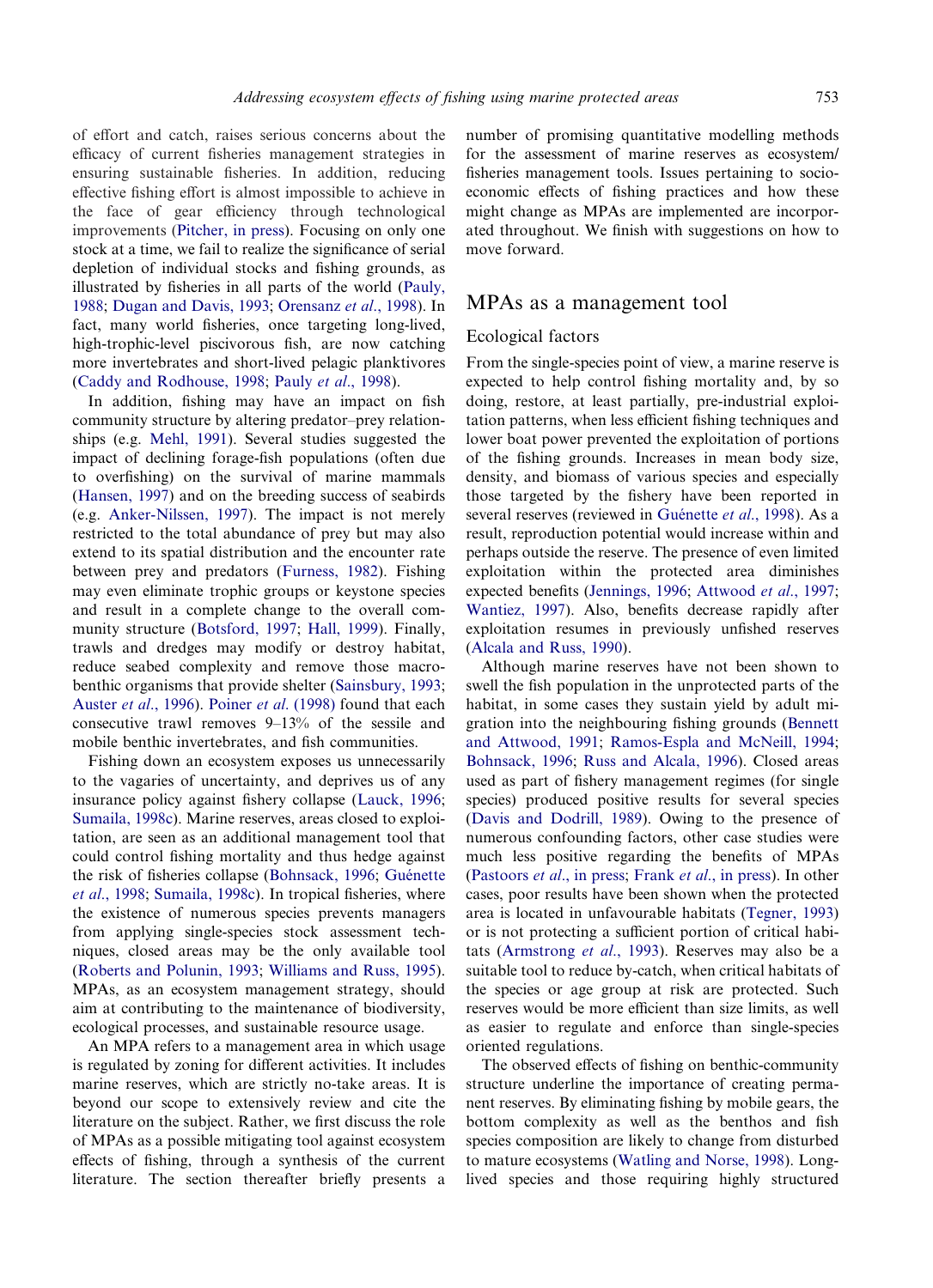habitat would be expected to thrive. Evidence that closed areas may result in community structure modification has been found in several reserves [\(McClanahan](#page-7-16) [and Obura, 1995\)](#page-7-16). However, because some epibenthic species are slow growing and long lived (up to 100 years; [Watling and Norse, 1998\)](#page-8-6), rebuilding the habitat structure may be a long process.

Both larval dispersal and adult migration patterns are important to determine the location, size, and number of reserves necessary to protect a particular species [\(Allison](#page-6-17) *et al*[., 1998\)](#page-6-17). A fast rate of adult migration outside the reserve is likely to decrease the efficiency of the reserve since a large proportion of individuals would still be vulnerable to exploitation (Guénette *et al.*, 1998). In consequence, the need for knowledge of home range and migration patterns becomes crucial [\(Bennett and](#page-6-19) [Attwood, 1993;](#page-6-19) [Zeller, 1997\)](#page-8-7). The patterns of larval dispersal, the location of their settlement, and the presence and contribution of neighbouring populations are central to the efficacy of the reserve and its ability to sustain a population [\(Allison](#page-6-17) *et al*., 1998). A few cases convincingly point out the importance of accounting for larval dispersal in sustaining or rebuilding fished patches [\(Tegner, 1993\)](#page-8-5). However, complete knowledge of sources and sinks may never be available in a timely manner. A good option would be to create a network of marine reserves close to one another [\(Roberts, 1998\)](#page-7-17), in a way that would allow us to learn about the processes. Compared with one single reserve, a network would lend a greater protection against environmental variation and local catastrophes [\(Ballantine, 1997\)](#page-6-20).

The effectiveness of any MPA depends on its size and location in relation to life-history characteristics and habitat requirement of the species to be protected. Designing a program to evaluate whether MPAs are meeting their objective is extremely complicated (Pastoors *et al*[., in press;](#page-7-15) Frank *et al*[., in press\)](#page-6-15). Even the design of a closed area for studying impact of fishing is by no means straightforward [\(ICES, 1994a\)](#page-7-18). Thus, although an MPA is unlikely to have adverse effects, its generic potential to solve fisheries management problems should not be overestimated.

#### Socio-economic factors

Social scientists have argued that fishing communities ought to be considered as part of the ecosystem [\(Coward](#page-6-21) *et al*[., in press\)](#page-6-21). Apart from resource conservation and food supply, ecosystem management goals include generation of employment and economic wealth and the maintenance of viable fishing communities [\(Behnken,](#page-6-22) [1993\)](#page-6-22). A journalist once asked the Minister of Fisheries in Namibia how he planned to handle the trade-offs between the need to conserve fishery resources and that of maintaining high levels of employment in the fishing sector. The Minister countered (we believe rightly) that

the question missed the point. The issue, according to the Minister, was not ''conservation vs employment'', but rather ''employment today vs employment tomorrow'' (*[Namibia Brief](#page-7-19)*, 1994). Given the collapses of various fish stocks around the world and the scientific evidence gathered so far [\(Safina, 1995\)](#page-8-0), it is almost certain that, at current global fishing levels, we are unnecessarily sacrificing tomorrow's employment for today's.

The long-term effects of fishing on the economic and social well-being of fishing communities may be positive if the interaction between the community and the fish is such that the ecological base of the resources remains intact through time. A failure to achieve this constitutes a negative interaction, as illustrated by the huge economic and social pain that followed the collapse of the cod fishery off Newfoundland, Canada [\(Ommer, 1994\)](#page-7-20).

Economic factors are generally not taken into account in the planning of MPAs [\(Tisdell, 1986\)](#page-8-8), probably because MPAs are usually created either in anticipation of biological and ecological benefits, or in response to public pressure, in particular from conservation groups. Arguments have been put forward for the inclusion of both social and economic variables in the decision to establish marine reserves [\(Sumaila, 1998c\)](#page-8-2). Economic justification for establishing marine reserves usually takes two broad forms. First, it is argued that economic benefits may follow the establishment in the form of creating employment through non-consumptive activities such as tourism and recreation. Second, it is expected that MPAs may protect future jobs by increasing the chances of managing stocks sustainably.

Most economic analyses are of the cost-benefit type or the bioeconomic type. Cost-benefit analysis seeks to determine the net economic benefits that can be expected, considering the possibility that nonconsumptive activities may increase. Methods such as contingent valuation, hedonic pricing, and travel cost are commonly used to evaluate the benefits of marine reserves [\(Dixon, 1993\)](#page-6-23). On the other hand, bioeconomic analysis seeks to isolate the usefulness of marine reserves as tools to support and enhance sustainable management [\(Holland and Brazee, 1996;](#page-7-21) [Sumaila,](#page-8-9) [1998b\)](#page-8-9).

In a review of net benefit evaluation for marine reserves, [Hoagland](#page-7-22) *et al*. (1995) compared 62 economic studies published between 1980 and 1995. Their results show that only about 18% of these provided dollar estimates of benefits and costs based on empirical analysis. Only two studies included both market and nonmarket values of marine reserves in the estimate of costs and benefits. Despite problems in getting complete information on species composition, or on effects of pollution for example, [Dixon and Sherman \(1990\)](#page-6-24) demonstrated that in many cases market benefits alone may justify the creation of a MPA.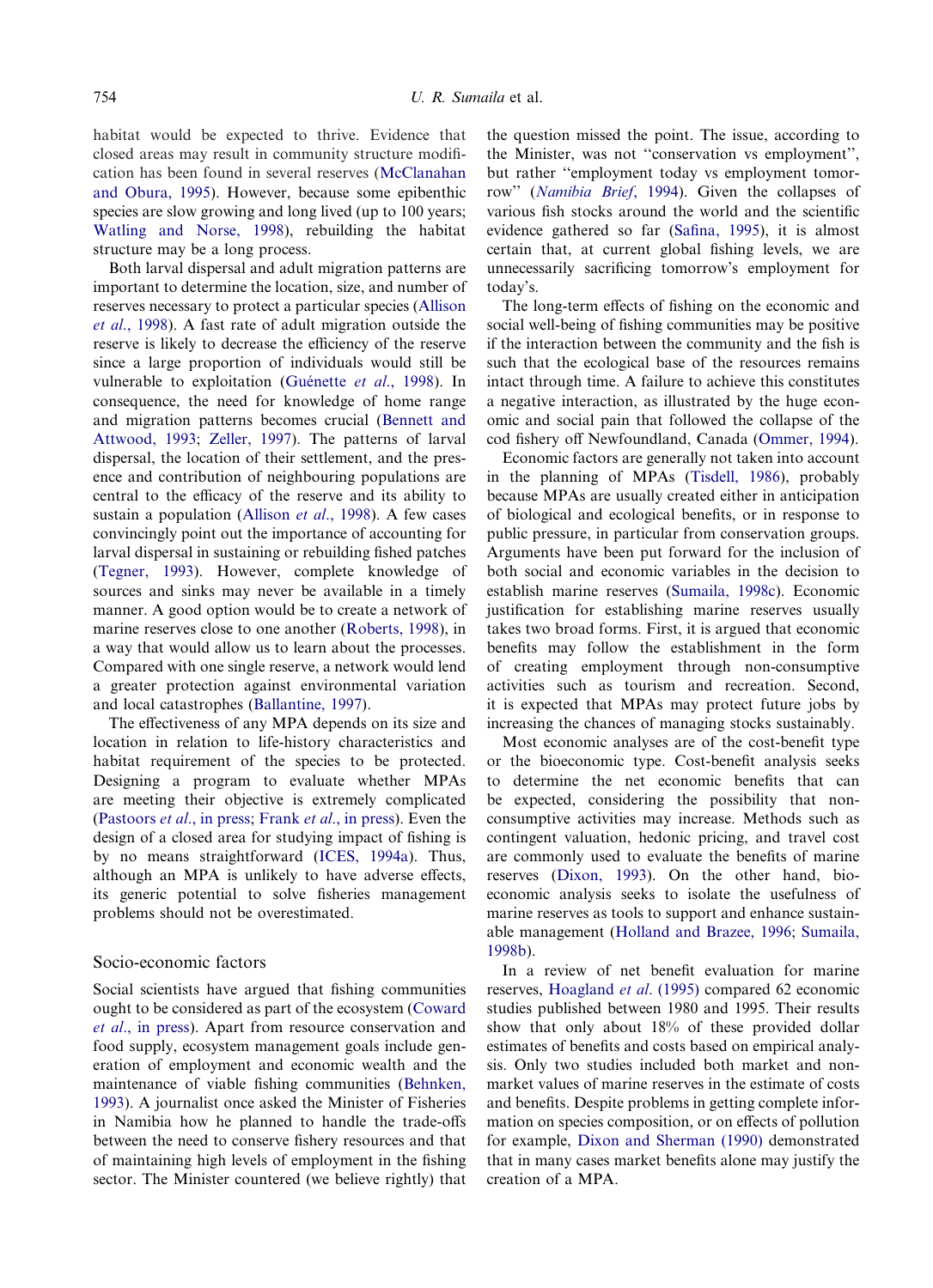## Quantitative modelling for assessing **MPAs**

## Single species

Single-species modelling has been useful in showing how marine reserves could help rebuild overexploited populations by increasing population abundance, survival, and the numbers of older individuals, thus serving as a hedge against stochastic recruitment failure (Guénette *et al*[., 1998\)](#page-6-18). Equilibrium models are useful for exploring the influence of population dynamics and basic mechanisms behind marine reserves, such as the impact on fishing mortality, yield, body size, mean age, and the implications of high exchange rate between protected and unprotected areas. The addition of stock– recruitment relationship and reproductive potential lead us to consider resilience to exploitation induced by the increase in the number of large spawners in closed areas (Guénette and Pitcher, 1999; [Sladek Nowlis and](#page-8-10) [Roberts, in press\)](#page-8-10). The balance between stock rebuilding and yield improvement depends on the exchange rate of biomass between protected and unprotected areas. Larval dispersal may be another possible mechanism for rebuilding the stock (Quinn *et al*[., 1993\)](#page-7-23).

A few single species bioeconomic models of marine reserves have been published so far. [Holland and Brazee](#page-7-21) [\(1996\),](#page-7-21) assuming fixed effort, concluded that reserves would sustain or increase discounted economic benefits in heavily fished inshore fisheries. Other models assume that fishing effort is variable from year to year to ensure optimum economic benefits to the fleet. For instance, [Sumaila \(1998b\)](#page-8-9) uses data on the Northeast Arctic cod to determine the bioeconomically optimum size of marine reserves for the Barents Sea fishery. This model considers uncertainty in the form of a shock to the system through recruitment failure in the fished area of the habitat. According to this study, the establishment of a marine reserve is bioeconomically beneficial when net exchange rates for cod are reasonably high and reserve size is large. Large reserves provide good protection for the stock in the face of the shock, while high transfer rates make the protected fish available for harvesting after the shock has occurred. [Hannesson](#page-6-26) [\(1998\),](#page-6-26) using a single-age model, found that reserves alone would not lead to any economic or biological gain.

In need of a conservation objective to start with, scientists have tried to devise a minimum proportion of the habitat that should be protected. Based on the minimum spawning biomass that should be preserved in exploited stocks, the [Plan Development Team \(1990\)](#page-7-24) suggested that 20% of the total habitat be protected. The appropriate proportion, although unknown, is likely to be larger. Modelling based on species with different life histories suggests that a large proportion of the total habitat (up to 50%) should be included in reserves to

efficiently protect both the habitat and the animals contained therein from the negative impacts of exploiting the resources (for review Guénette *et al.*, 1998). Based on observed dispersion rates for commercial North Sea fish stocks, [Daan \(1993\)](#page-6-27) showed that if a contiguous area of 25% was closed, the reduction in mortality would only be in the order of 12%.

#### Spatial modelling

Because the marine environment is not homogeneous, spatial structure of the species' habitat should be included in modelling to help understand the influence of larval dispersal, adult migration, and age-specific habitat needs. To date, only a few spatial studies have incorporated marine reserves. For instance, [Attwood](#page-6-28) [and Bennett \(1995\)](#page-6-28) used a simple single-species spatial structure to compare three species with different life histories (longevity, reproduction, migration). They showed how migration influences the size of the reserve necessary to rebuild the population.

Spatial dynamics of fish distribution and fishing effort should also be included if the goal is to limit fishing mortality and compare benefits emerging from different management strategies. [Rijnsdorp and Pastoors \(1995\)](#page-7-25) used a spatially-explicit model that takes into account the distribution of plaice (by age group) and of fishing effort and quantity of discards, both by season and area in the North Sea. Assuming that fishing effort would redistribute around the boundaries of closed areas, the authors concluded that a closed area located to protect undersized fish would be beneficial for plaice populations. However, in practice the ''plaice box'' closure has been inconclusive regarding its benefits on recruitment of plaice (Pastoors *et al.*, in press). Guénette *et al.* [\(in press\)](#page-6-10) used an age- and spatially-structured model that included explicit seasonal migration of northern cod, and contraction of geographic distribution when abundance decreases. The results suggest that marine reserves by themselves may not be sufficient to control fishing mortality of a migrating species subjected to extreme fishing effort. In this context, a reserve should be accompanied by output control (e.g. quota system) and/or effort control. A similar conclusion had also been drawn by [Daan \(1993\).](#page-6-27)

Using spatially based bioeconomic models of marine reserves, [Sanchirico and Wilen \(1999\)](#page-8-11) found that in many cases the industry might benefit from closing areas that are less profitable rather than areas that are biologically unique. [Holland \(1998\)](#page-7-26) added fishers' choice of fishing grounds based on interviews to a spatially structured, multi-area and multispecies bioeconomic model. The model showed that (i) it is unlikely that area closures will increase fishery profits significantly when effort is already very high, but they may allow for the maintenance of higher levels of spawning biomass; and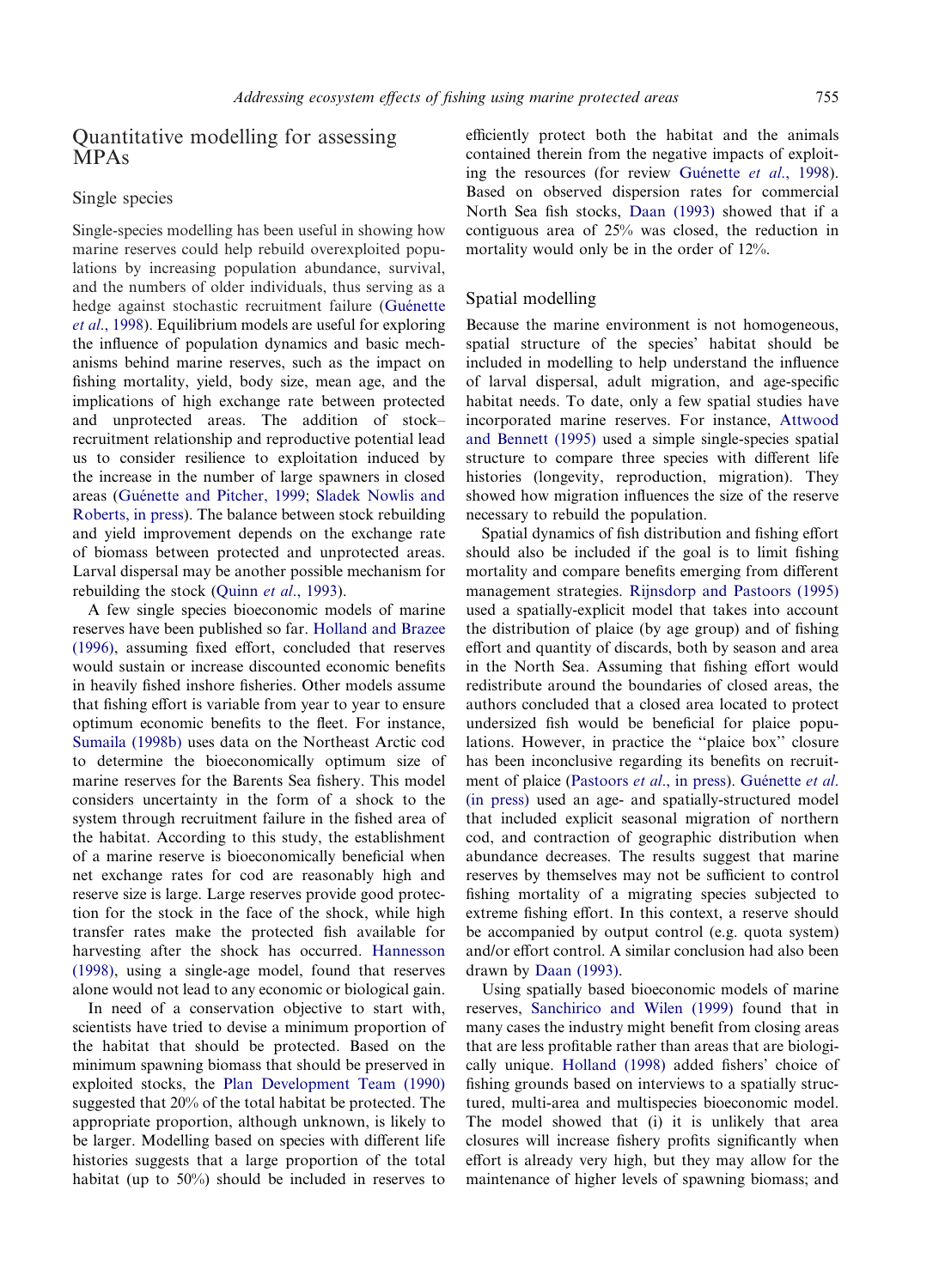(ii) area closures may affect various groups of fishers differently (i.e., there may be losers and gainers).

#### Ecosystem modelling

The recognition that exploited stocks are parts of ecosystems and that species usually interact (e.g. predator– prey relationships) has compelled fisheries scientists to conclude that models that aim to contribute to the sustainable management of marine resources must take the ecosystem approach. Hence, several generic approaches to multispecies and ecosystem analysis have been developed in recent times. At least four different approaches to ecosystem management can be identified [\(Walters](#page-8-12) *et al*., 1997): (i) multispecies virtual population analysis, (ii) differential equation models for biomass dynamics, (iii) bioenergetic models, and (iv) the ecosystem model known as ECOPATH [\(Christensen and](#page-6-29) [Pauly, 1995\)](#page-6-29)

All four approaches appear to have the potential of being extended to allow for the analysis of the effect of establishing MPAs. An example of such an extension is provided by [Watson and Walters \(1998\),](#page-8-13) who developed a simple model based on ECOPATH, with quasi-spatial relations between biomass and fishing mortality, to examine the potential impacts of MPAs. [Sumaila](#page-8-14) [\(1998a\)](#page-8-14) built on this approach to evaluate the economic benefits that are achievable for different sizes of marine reserves. A further extension is a spatially explicit model, which includes movement rates to compute exchanges between grid cells and habitat preferences for each functional group [\(Walters](#page-8-15) *et al*., 1998).

For comparison and validation purposes, it would be useful to apply other ecosystem models as well. For example, the multispecies virtual population model published by [Tjelmeland and Bogstad \(1998\)](#page-8-16) for the Barents Sea could be extended to assess the possible impact of marine reserves. The model is spatially structured and includes sea temperature, growth, migrations, and trophic interactions between cod, capelin, herring, harp seal, and minke whale.

Clearly, modelling ecosystems is rendered difficult by poor data for several trophic levels and by a lack of adequate knowledge of the interactions between different species and their habitats. It is also difficult to capture sudden changes in ecosystem state. Despite these and other limitations, ecosystem modelling could be useful both for generating hypotheses about ecosystem function and for evaluating policy choices.

## The way forward

Difficulties in establishing MPAs are common, irrespective of country. The establishment of the Florida Keys Marine Sanctuary (USA) was delayed for several years while issues between state and federal authorities were negotiated. This delay intensified the conflicts between fishers, managers, and conservationists [\(National](#page-7-27) [Research Council, 1997\)](#page-7-27). Generally, conflicting interests, such as those between conservation and exploitation, represent a major issue in resource-allocation exercises. Therefore, resource-use analysis is needed for zoning and management planning [\(Rigney, 1990\)](#page-7-28).

Fishers are willing to embrace the MPA concept if it is at least economically neutral, and when the potential to increase their economic gains is not unduly constrained. The development of Australia's Oceans Policy, which is based on an ecosystem approach and includes a representative system of MPAs, has been controversial because many stakeholders are concerned with their future access rights. It is helpful to consider the benefits of MPAs in terms of trade-offs between long-term protection of rich ecological resources and their more immediate use for economic gain. These trade-offs are not easy to administer, as they involve uncertainties associated with the ecological benefits, non-monetary values that people put on resources, intra- and intergenerational equity considerations, and socio-cultural preferences of local communities. As stated by [Dixon](#page-6-23) [\(1993\),](#page-6-23) in some instances it may be more important to consider a balanced use of natural resources for both economic and ecological functions than to strictly preserve the resources in the area.

#### Keys to success

Establishing MPAs is like any other public policy decision. It is a political process where scientific knowledge may inform the debate and influence the outcome, but the decisions are taken elsewhere [\(Sobel, 1996\)](#page-8-17). According to Ludwig *et al*[. \(1993\),](#page-7-2) policy-makers should not wait for scientific consensus before creating marine reserves as a common-sense precautionary measure.

It has been widely recognized that public participation and local community involvement is an essential factor contributing to the success of MPAs [\(Kaza, 1988;](#page-7-29) [Rigney, 1990;](#page-7-28) [Fiske, 1992;](#page-6-30) [Wolfenden, 1994\)](#page-8-18). In the absence of strong community support, the integrity of MPAs relies more heavily on efficient enforcement, which is costly and not easily achieved. The local community can also initiate the process. Bonavista Bay, a small coastal community in Newfoundland (Canada), is formulating its own local management measures using no-take marine reserves to maintain lobster stocks [\(Lien,](#page-7-30) [1998\)](#page-7-30). This 'bottom-up' initiative is from stakeholders who have recognized the need to pro-actively manage their own resources. Involving the public also means taking into account the social, cultural, and political concerns of the communities. The marine sanctuary in Fagatele Bay (American Samoa) is a good example which shows that successful implementation depends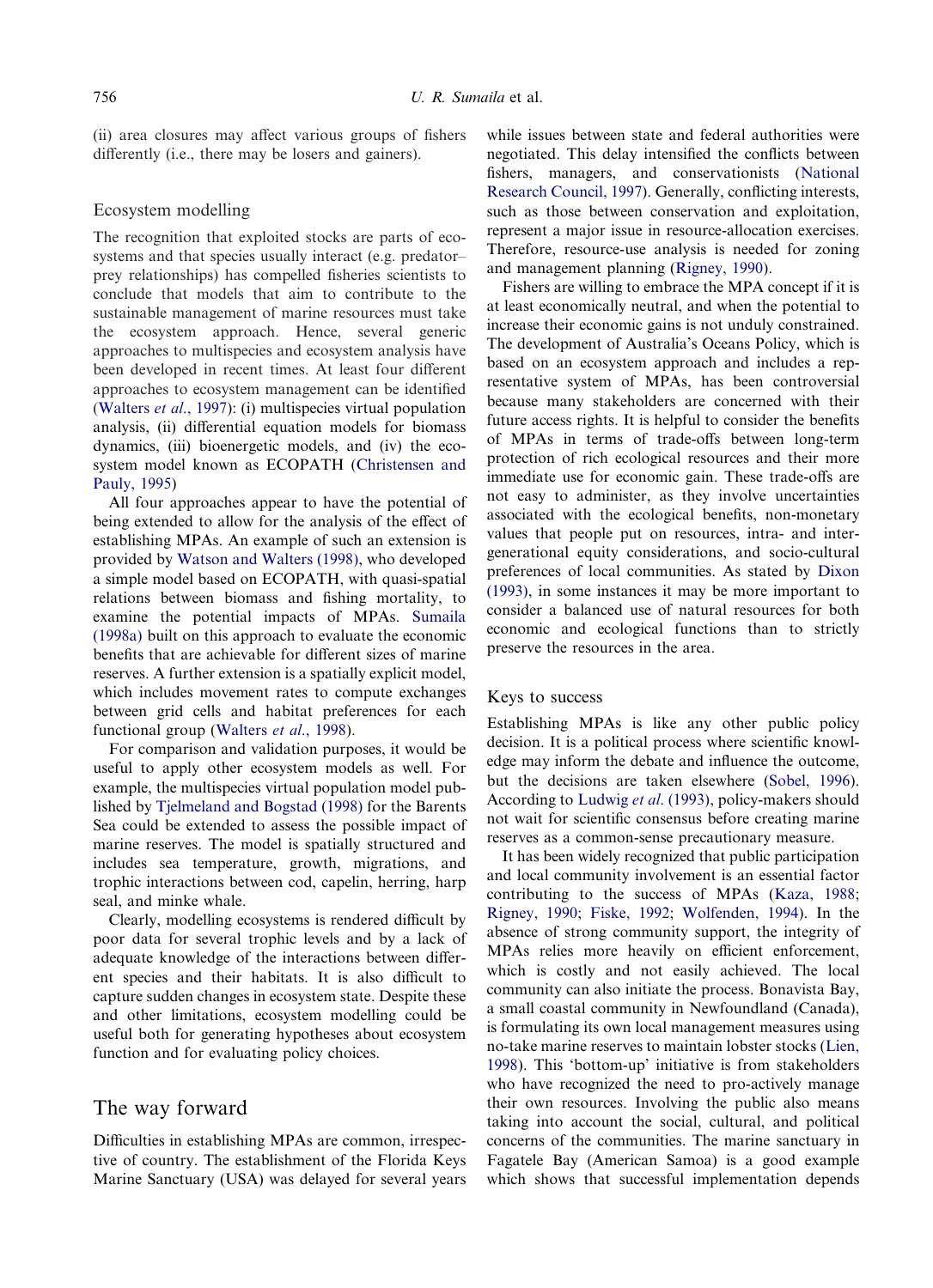largely on acknowledging these issues [\(Fiske, 1992\)](#page-6-30). However, co-management and community involvement require a great deal of commitment and energy from all parties. Despite its potential benefits, community involvement is not without difficulties and pitfalls [\(McCay, 1988\)](#page-7-31). A better understanding of fishing patterns and fishers' reactions to marine reserves is needed. Fishers must be involved early in the decision-making process to ensure support and ultimately to reap the expected benefits (Alder *et al*[., 1994;](#page-6-31) [Neis, 1995\)](#page-7-32), because they possess detailed knowledge of their fishing grounds [\(Neis, 1995\)](#page-7-32), which is essential for the design of acceptable and efficient reserves. In addition, fishers' reactions to temporal or spatial area closures should also be taken into account. The 'plaice box' in the North Sea demonstrates this. Although fishing effort had decreased following the exclusion of big trawlers, small boats increased their total effort within the box [\(ICES, 1994b\)](#page-7-33). At the same time, the trawling activity started to concentrate along the borders of the closed area. Because involving fishers implies that fisheries management is partially controlled at the local level, scientists and policy-makers need to improve their communication with fishers to eliminate mutual distrust and to truly share responsibilities.

### New directions

Acknowledging our limitations in understanding the ecosystem fully, one might try to use a precautionary approach in creating a network of marine reserves. At this point, we should not aim at sustaining the present state of ecosystem health (or misery?) but to rebuild ecosystems [\(Pitcher and Pauly, 1998\)](#page-7-34). MPAs can be used, in combination with other management measures, as part of an adaptive management scheme in that respect. Rather than solely controlling fishing mortality for targeted species, reserves should be designed to allow permanent and/or temporal closures to cover critical habitats such as nurseries, spawning and feeding grounds or to protect the stocks during crucial lifehistory events such as migrations and spawning aggregations. MPAs should be seen as tools for learning and experimentation with target and non-target species recovery, ecosystem management, and co-management.

Research should be directed towards the evaluation of existing marine reserves to determine their success and potential benefits. Well-designed long-term monitoring programmes will be necessary to gather data about the pathways of population and ecosystem rebuilding, to assess benefits, to increase knowledge of both fishers and scientists, and to improve the level of protection. Keeping track of fishers' behaviour and fishing power will also be essential to maintain the protection conferred. Future bioeconomic models will have to incorporate the fact that, in most cases, habitat loss or disturbance results in decline of species of commercial value with time. In our view, protecting the marine habitat is bound to lead to higher productivity in the future, which at the next level will benefit catches and economic gains. Capturing these types of benefits of marine reserves in the next generation of bioeconomic models will be crucial. Another important contribution that can come from economic modelling is the design of incentive regimes that will ease the regulation and control functions, and reduce poaching.

In addition, an objective-based assessment model might be used to evaluate the success of marine reserves. For example, a scoring system called COMPARE (Criteria and Objectives for Marine Protected Area Evaluation) has been developed by [Hockey and Branch](#page-7-35) [\(1997\)](#page-7-35) to measure the effectiveness of MPAs, in terms of their scientific, socio-economic, and legal performance. Another suggestion for evaluation is to use an index that provides relative measures of the importance of biophysical changes, such as the damage schedule approach presented in [Chuenpagdee \(1998\).](#page-6-32)

Finally, it is important to recognize that threats and damage to MPAs may come also from the adjacent land (siltation, sewage, coastal pollution, river run-off, etc.). MPAs alone may not guarantee the long-term persistence of the targeted species. Catastrophic events such as pollution and climatic changes may impact the habitat and its biota in an uncontrollable manner [\(Allison](#page-6-17) *et al*., [1998\)](#page-6-17). Therefore, management and objectives of MPAs must be closely linked with the overall planning for the coastal zone.

In conclusion, if properly established, MPAs offer a viable additional management tool to help stem the decline of fisheries at risk, rehabilitate those that have collapsed, and contribute to the sustainability of future fisheries. Not only can MPAs help to address the ecological problems of poorly managed fisheries, but they can also assist in improving the long-term socioeconomic welfare of coastal communities that often rely on the very resource they are depleting. Achieving these changes requires more than just drawing lines on a map and declaring the area closed. A range of approaches, from basic ecological assessments to ecological and economic modelling and resource use analysis, is required to fully realize the potential of MPAs.

## Acknowledgements

We thank David Pollard for reading earlier versions of the paper and suggesting relevant literature, Daniel Pauly and Tony Pitcher for commenting on an earlier draft of the manuscript, the editor, guest editor and two anonymous referees for their helpful comments, George Branch and Carlos Moreno for providing references. We also thank Michael Sinclair for inviting us and for arranging the funding through the Canadian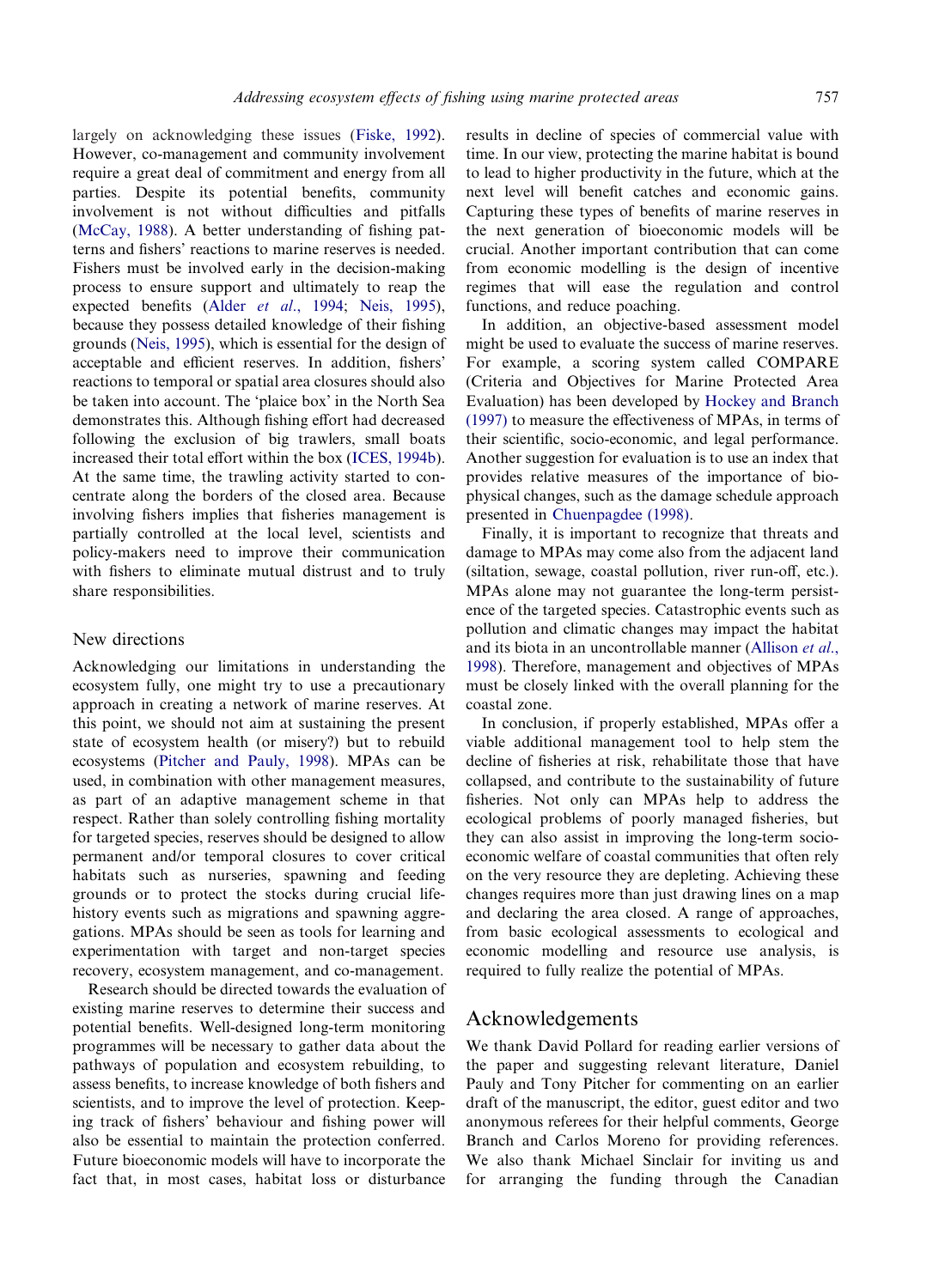International Development Agency (CIDA) for the first two authors to attend the symposium. U. R. Sumaila acknowledges the kind support of the Research Council of Norway's Marine Resource Management Program. S. Guénette was supported by the University of British Columbia Graduate Fellowships (UGF).

## References

- <span id="page-6-12"></span>Alcala, A. C., and Russ, G. R. 1990. A direct test of the effects of protective management on abundance and yield of tropical marine resources. Journal du Conseil International pour l'Exploration de la Mer, 46: 40–47.
- <span id="page-6-1"></span>Alder, J. 1996. Have tropical marine protected areas worked? An initial analysis of their success. Coastal Management, 24: 97–114.
- <span id="page-6-31"></span>Alder, J., Sloan, N. A., and Uktolseya, H. 1994. A comparison of management planning and implementation in three Indonesian marine protected areas. Ocean and Coastal Management, 24: 179–198.
- <span id="page-6-17"></span>Allison, G. W., Lubchenco, J., and Carr, M. H. 1998. Marine reserves are necessary but not sufficient for marine conservation. Ecological Applications, 8 (Suppl 1): S79–S92.
- <span id="page-6-4"></span>Anker-Nilssen, T., Barret, R. T., and Krasnov, J. V. 1997. Long- and short-term responses of seabirds in the Norwegian and Barents Seas to changes in stocks of prey fish. *In* International Symposium on the Role of Forage Fishes in Marine Ecosystems, Anchorage, Alaska, USA, 13–16 November 1996, pp. 683–698. University of Alaska Sea Grant College Program. AK-SG-97-01. 816 pp.
- <span id="page-6-16"></span>Armstrong, D. A., Wainwright, T. C., Jensen, G. C., Dinnel, P. A., and Andersen, H. B. 1993. Taking refuge from by-catch issues: red king crab (*Paralithodes camtschaticus*) and trawl fisheries in the Eastern Bering Sea. Canadian Journal of Fisheries and Aquatic Sciences, 50: 1993–2000.
- <span id="page-6-28"></span>Attwood, C. G., and Bennett, B. A. 1995. Modelling the effect of marine reserves on the recreational shore-fishery of the south-western Cape, South Africa. South African Journal of Marine Sciences, 16: 227–240.
- <span id="page-6-11"></span>Attwood, C. G., Mann, B. Q., Beaumont, J., and Harris, J. M. 1997. Review of the state of marine protected areas in South Africa. South African Journal of Marine Sciences, 18: 341– 367.
- <span id="page-6-8"></span>Auster, P. J., Malatesta, R. J., Langton, R. W., Watling, L., Valentine, P. C., Donaldson, C. L. S., Langton, E. W., Shepard, A. N., and Babb, L. G. 1996. The impacts of mobile fishing gear on sea floor habitats in the Gulf of Maine (Northwest Atlantic): implications for conservation of fish populations. Reviews in Fisheries Science, 4: 185–102.
- <span id="page-6-20"></span>Ballantine, W. J. 1997. ''No-take'' marine reserve networks support fisheries. *In* Developing and Sustaining World Fisheries Resources: the State of Science and Management: 2nd World Fisheries Congress Proceedings, Brisbane, Australia, August 1996, pp. 702–706. Ed. by D. A. Hancock, D. C. Smith, A. Grant, and J. B. Beumer. CSIRO, PO Box 1 139, Collingwood, Australia. 797 pp.
- <span id="page-6-22"></span>Behnken, L. 1993. Southeast Alaska trawl closure: a case study in risk averse management. Sea Wind, 7(1): 8–14.
- <span id="page-6-13"></span>Bennett, B. A., and Attwood, C. G. 1991. Evidence for recovery of a surf zone fish assemblage following the establishment of a marine reserve on the southern coast of South Africa. Marine Ecology Progress Series, 75(2–3): 173–181.
- <span id="page-6-19"></span>Bennett, B., and Attwood, C. G. 1993. Shore-angling catches in the De Hoop Nature Reserve, South Africa, and further

evidence for the protective value of marine reserves. South African Journal of Marine Sciences, 13: 213–222.

- <span id="page-6-0"></span>Bjorklund, M. 1974. Achievements in marine conservation, 1. Marine parks. Environment Conservation, 1: 205–217.
- <span id="page-6-9"></span>Bohnsack, J. A. 1996. Maintenance and recovery of reef fishery productivity. *In* Reef Fisheries, pp. 283–313. Ed. by V. C. Polunin, and C. M. Roberts. Chapman and Hall, London.
- <span id="page-6-6"></span>Botsford, L. W., Castilla, J. C., and Peterson, C. H. 1997. The management of fisheries and marine ecosystems. Science, 277: 509–515.
- <span id="page-6-3"></span>Caddy, J. F., and Rodhouse, P. G. 1998. Cephalopod and groundfish landings: evidence for ecological change in global fisheries. Reviews in Fish Biology and Fisheries, 8: 431–44.
- <span id="page-6-29"></span>Christensen, V., and Pauly, D. 1995. Fish production, catches and the carrying capacity of the world Ocean. Naga, the ICLARM Quarterly, 18(3): 34–40.
- <span id="page-6-32"></span>Chuenpagdee, R. 1998. Damage schedules for Thai coastal areas: an alternative approach to assessing environmental values. Economy and Environment Program for Southeast Asia, Singapore, EEPSEA Research Report Series. 76 pp.
- <span id="page-6-21"></span>Coward, H., Ommer, R., and Pitcher, T. J. 2000. Fish ethics: Justice in the Canadian Fisheries. Institute of Social and Economic Research (ISER), Memorial University, St John's, Newfoundland, Canada. In press.
- <span id="page-6-27"></span>Daan, N. 1993. Simulation study of effects of closed areas to all fishing, with particular reference to the North Sea ecosystem. *In* Large Marine Ecosystems: Stress, Mitigation, and Sustainability, pp. 252–259. Ed. by K. Sherman, L. M. Alexander, and B. Gold. AAAS Publication 92-39S.
- <span id="page-6-14"></span>Davis, G. E., and Dodrill, J. W. 1989. Recreational fishery and population dynamics of spiny lobsters, *Panulirus argus*, in Florida Bay, Everglades National Park, 1977–1980. Bulletin of Marine Science, 44: 78–88.
- <span id="page-6-23"></span>Dixon, J. A. 1993. Economic benefits of marine protected areas. Oceanus, 36: 35–40.
- Dixon, J. A., Scura, L. F., and Van'-t-Hof, T. 1993. Meeting ecological and economic goals: marine parks in the Caribbean. Ambio, 22 (2–3): 117–125.
- <span id="page-6-24"></span>Dixon, J. A., and Sherman, P. B. 1990. Economics of protected areas: a new look at benefits and costs. Island Press, Washington. 234 pp.
- <span id="page-6-2"></span>Dugan, J. E., and Davis, G. E. 1993. Applications of marine refugia to coastal fisheries management. Canadian Journal of Fisheries and Aquatic Sciences, 50: 2029–2042.
- <span id="page-6-30"></span>Fiske, S. J. 1992. Sociocultural aspects of establishing marine protected areas. Ocean Coastal Management, 17(1): 25–46.
- <span id="page-6-15"></span>Frank, K. T., Shackle, N. L., and Simon, J. E. 2000. An evaluation of the Emerald/Western Bank juvenile haddock closed area. ICES Journal of Marine Science, 57 (in press).
- <span id="page-6-5"></span>Furness, R. W. 1982. Competition between fisheries and seabird communities. Advances in Marine Biology, 20: 225–309.
- <span id="page-6-18"></span>Guénette, S., Lauck, T., and Clark, C. 1998. Marine reserves: from Beverton and Holt to the present. Reviews in Fish Biology and Fisheries, 8: 251–272.
- <span id="page-6-25"></span>Guénette, S., and Pitcher, T. J. 1999. An age-structured model showing the benefits of marine reserves against overexploitation. Fisheries Research, 39: 295–303.
- <span id="page-6-10"></span>Guénette, S., Pitcher, T. J., and Walters, C. J. 2000. The potential of marine reserves for the management of northern cod in Newfoundland. *In* Essential Fish Habitat and Marine Reserves. Ed. by R. William, and L. Mote. International Symposium on Fisheries Ecology, Sarasota, Florida. Bulletin of Marine Science. In press.
- <span id="page-6-7"></span>Hall, S. J. 1999. The Effects of Fishing on Marine Ecosystems and Communities. Blackwell Science Series on Fish Biology and Aquatic Resources. Oxford, U.K. 270 pp.
- <span id="page-6-26"></span>Hannesson, R. 1998. Marine reserves: what would they accomplish? Marine Resource Economics, 13: 159–170.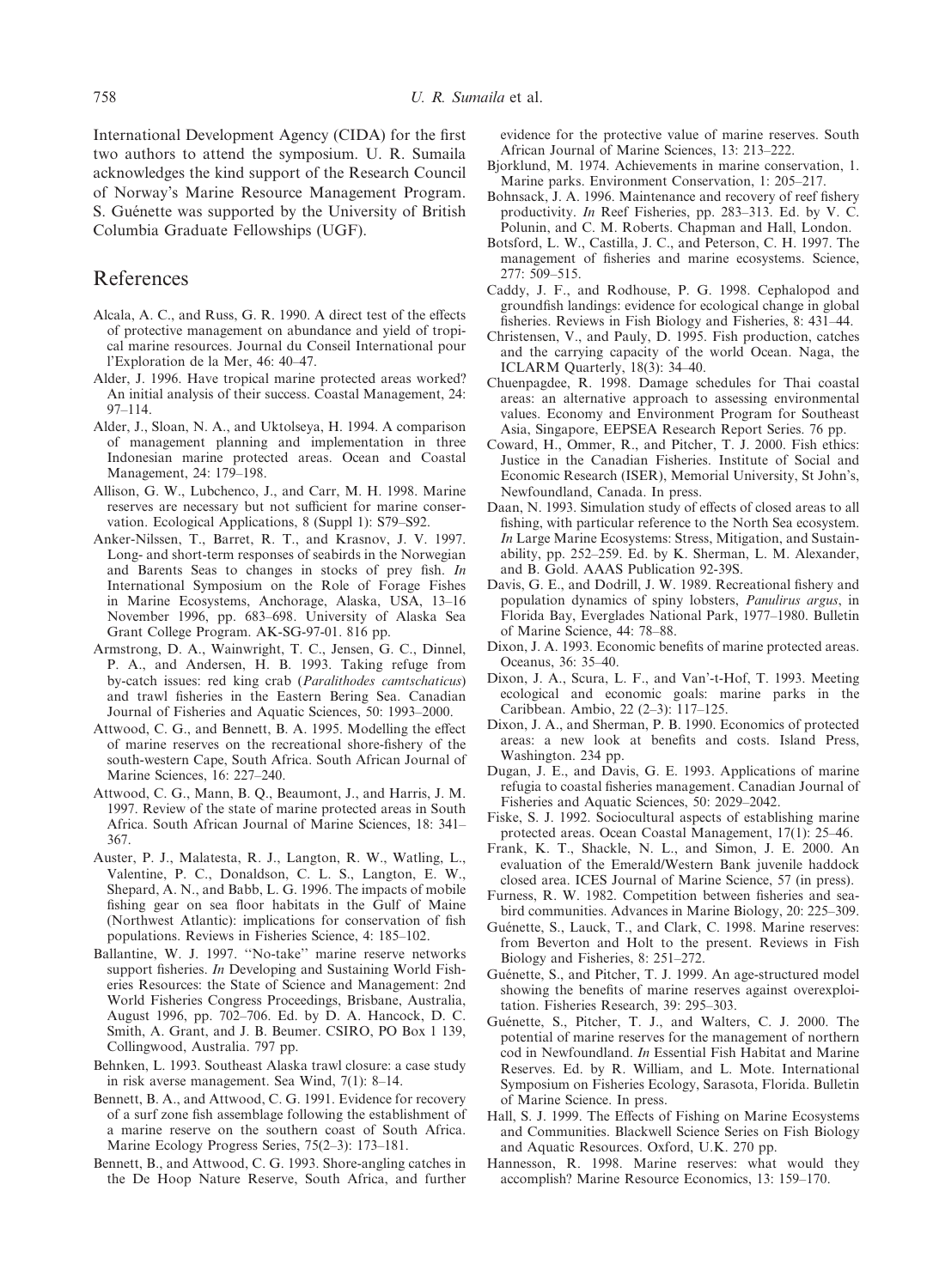- <span id="page-7-8"></span>Hansen, D. J. 1997. Shrimp fishery and capelin decline may influence decline of harbour seal (*Phoca vitulina*) and northern sea lion (*Eumetopias jubatus*) in Western Gulf of Alaska. *In* International Symposium on the Role of Forage Fishes in Marine Ecosystems, Anchorage, Alaska, USA, 13–16 November 1996, pp. 197–207. University of Alaska Sea Grant College Program. AK-SG-97-01. 816 pp.
- <span id="page-7-22"></span>Hoagland, P., Kaoru, Y., and Broadus, J. M. 1995. A methodological review of net benefit evaluation of marine reserves. World Bank, Environment Department Paper, Environmental Economic Series, No. 27. 69 pp.
- <span id="page-7-35"></span>Hockey, P. A. R., and Branch, G. M. 1997. Criteria, objectives and methodology for evaluating marine protected areas in South Africa. South African Journal of Marine Sciences, 18: 369–383.
- <span id="page-7-26"></span>Holland, D. S. 1998. The use of year around closed areas for the management of New England trawl fisheries. PhD Thesis, University of Rhode Island, Kingston, RI, USA. 329 pp.
- <span id="page-7-21"></span>Holland, D. S., and Brazee, R. J. 1996. Marine reserves for fisheries management. Marine Resources Economics, 11: 157–171.
- <span id="page-7-18"></span>ICES 1994a. Joint Report of the ICES Advisory Committee on Fishery Management and the Advisory Committee on the Marine Environment, 1994 (Scientific criteria for the establishment of undisturbed areas in the North Sea for scientific purposes). ICES Cooperative Research Report, 203. 21 pp.
- <span id="page-7-33"></span>ICES 1994b. Report of the Study Group on the North Sea ''Plaice Box'', Copenhagen. ICES CM 1994/Assess: 14, 52 pp.
- <span id="page-7-12"></span>Jennings, S., Marshall, S. S., and Polunin, N. V. C. 1996. Seychelles' marine protected areas: comparative structure and status of reef fish communities. Biological Conservation, 75: 201–209.
- <span id="page-7-29"></span>Kaza, S. 1988. Community involvement in marine protected areas. Oceanus, 31(1): 75–81.
- <span id="page-7-10"></span>Lauck, T. 1996. Uncertainty in fisheries management. *In* Fisheries and Uncertainty: a Precautionary Approach to Resource Management, pp. 91–105. Ed. by D. V. Gordon, and G. R. Munro. University of Calgary Press, Calgary, Canada. 195 pp.
- <span id="page-7-30"></span>Lien, J. 1998. Canadian lobster fishermen reap the benefits of marine reserves. Waves, 5(3): 16.
- <span id="page-7-2"></span>Ludwig, D., Hilborn, R., and Walters, C. 1993. Uncertainty, resource exploitation and conservation: lessons from history. Science, 260: 17 and 36.
- <span id="page-7-0"></span>MacEwen, A., and MacEwen, R. 1982. National Parks: Conservation or Cosmetics?. George Allen & Unwin, Sydney, Australia. 314 pp.
- <span id="page-7-31"></span>McCay, B. J. 1988. Muddling through the clam beds: cooperative management of New Jersey's hard clam spawner sanctuaries. Journal of Shellfish Research, 7: 327–340.
- <span id="page-7-16"></span>McClanahan, T. R., and Obura, D. 1995. Status of Kenyan coral reefs. Coastal Management, 23: 57–76.
- <span id="page-7-7"></span>Mehl, S. 1991. The northeast Arctic cod stock's place in the Barents Sea ecosystem in the 1980s: an overview. *In* Pro Mare, pp. 525–534. Ed. by E. Sakshaug, C. C. E. Hopkins, and N. A. Øritsland. Symposium on Polar Marine Ecology. Trondheim, Norway. Polar Research, 10.
- <span id="page-7-1"></span>Morning Post 1906. Green Island Recreation Reserve. Cairns, Australia. 1 p.
- <span id="page-7-19"></span>Namibia Brief 1994. Focus on Fisheries and Research, 18. 115 pp.
- <span id="page-7-27"></span>National Research Council 1997. Striking a balance: Improving stewardship of marine areas. National Academy Press, Washington, D.C. 177 pp.
- <span id="page-7-32"></span>Neis, B. 1995. Fisher's ecological knowledge and marine protected areas. *In* Marine Protected Areas and Sustainable Fisheries, pp. 265–272. Ed. by N. L. Shackell, and J. H. M.

Willison. Science and Management and Protected Areas Association, Centre for Wildlife and Conservation Biology, Acadia University, Wolfville, Nova Scotia, Canada. 300 pp.

- <span id="page-7-20"></span>Ommer, R. 1994. One hundred years of fishery crises in Newfoundland. Acadiensis, 23(2): 5–20.
- <span id="page-7-5"></span>Orensanz, J. M. L., Armstrong, J., Armstrong, D., and Hilborn, R. 1998. Crustacean resources are vulnerable to serial depletion – the multifaceted decline of crab and shrimp fisheries in the Greater Gulf of Alaska. Reviews in Fish Biology and Fisheries, 8: 117–176.
- <span id="page-7-15"></span>Pastoors, M. A., Rijnsdorp, A. D., and Van Beek, F. A. 2000. Effects of a partially closed area in the North Sea ('plaice box') on stock development of plaice. ICES Journal of Marine Science, 57 (in press).
- <span id="page-7-4"></span>Pauly, D. 1988. Fisheries research and the demersal fisheries of Southeast Asia. *In* Fish Population Dynamics (2nd ed.), pp. 329–348. Ed. by J. A. Gulland. J. Wiley & Sons, London, UK. 422 pp.
- <span id="page-7-6"></span>Pauly, D., Christensen, V., Dalsgaard, J., Froese, R., and Torres, F. J. 1998. Fishing down the food web. Science, 279: 860–863.
- <span id="page-7-3"></span>Pitcher, T. J. 2000. Rebuilding as a new goal for fisheries management: reconstructing the past to salvage the future. Ecological Applications. In press.
- <span id="page-7-34"></span>Pitcher, T. J., and Pauly, D. 1998. Rebuilding ecosystems, not sustainability, as the proper goal of fishery management. *In* Reinventing Fisheries Management, pp. 311–329. Ed. by T. J. Pitcher, D. Pauly, and P. Hart. Kluwer Academic Publishers, Dordrecht, Holland. 435 pp.
- <span id="page-7-24"></span>Plan Development Team 1990. The potential of marine fishery reserves for reef fish management in the U.S. Southern Atlantic. NOAA Technical Memorandum, NMFS-SEFC-261. 40 pp.
- <span id="page-7-9"></span>Poiner, I., Glaister, J., Pitcher, R., Burridge, C., Wassenberg, T., Gribble, N., Hill, B., Blaber, S., Milton, D., Brewer, D., and Ellis, N. 1998. The environmental effects of prawn trawling in the Far Northern Section of the Great Barrier Reef Marine Park: 1991–1996. CSIRO Division of Marine Research, Cleveland, Australia. S1–S23 pp.
- <span id="page-7-23"></span>Quinn, J. F., Wing, S. R., and Botsford, L. W. 1993. Harvest refugia in marine invertebrate fisheries: models and applications of the red sea urchin, *Stongylocentrotus franciscanus*. American Zoologist, 33: 537–550.
- <span id="page-7-13"></span>Ramos-Espla, A. A., and McNeill, S. E. 1994. The status of marine conservation in Spain. Ocean Coastal Management, 24: 125–138.
- Randall, J. 1968. Conservation in the sea: a survey of marine parks. Oryx, 10(1): 31–37.
- <span id="page-7-28"></span>Rigney, H. 1990. Marine reserves – blueprint for protection. Australian Fisheries, 49: 18–22.
- Rijnsdorp, A. D., Buijs, A. M., Storbeck, F., and Visser, E. 1998. Micro-scale distribution of beam trawl effort in the southern North Sea between 1993 and 1996 in relation to the trawling frequency of the sea bed and the impact on benthic organisms. ICES Journal of Marine Science, 55: 403–419.
- <span id="page-7-25"></span>Rijnsdorp, A. D., and Pastoors, M. A. 1995. Modelling the spatial dynamics of North Sea plaice (Pleuronectes platessa L.) based on tagging data. ICES Journal of Marine Science, 52: 963–980.
- <span id="page-7-17"></span>Roberts, C. M. 1998. Sources and sinks, and the design of marine reserve networks. Fisheries, 23(7): 16–19.
- <span id="page-7-11"></span>Roberts, C. M., and Polunin, N. V. C. 1993. Marine reserves: simple solutions to managing complex fisheries? Ambio, 22: 363–368.
- <span id="page-7-14"></span>Russ, G. R., and Alcala, A. C. 1996. Do marine reserves export adult fish biomass? Evidence from Apo Island, central Philippines. Marine Ecology Progress Series, 132: 1–9.